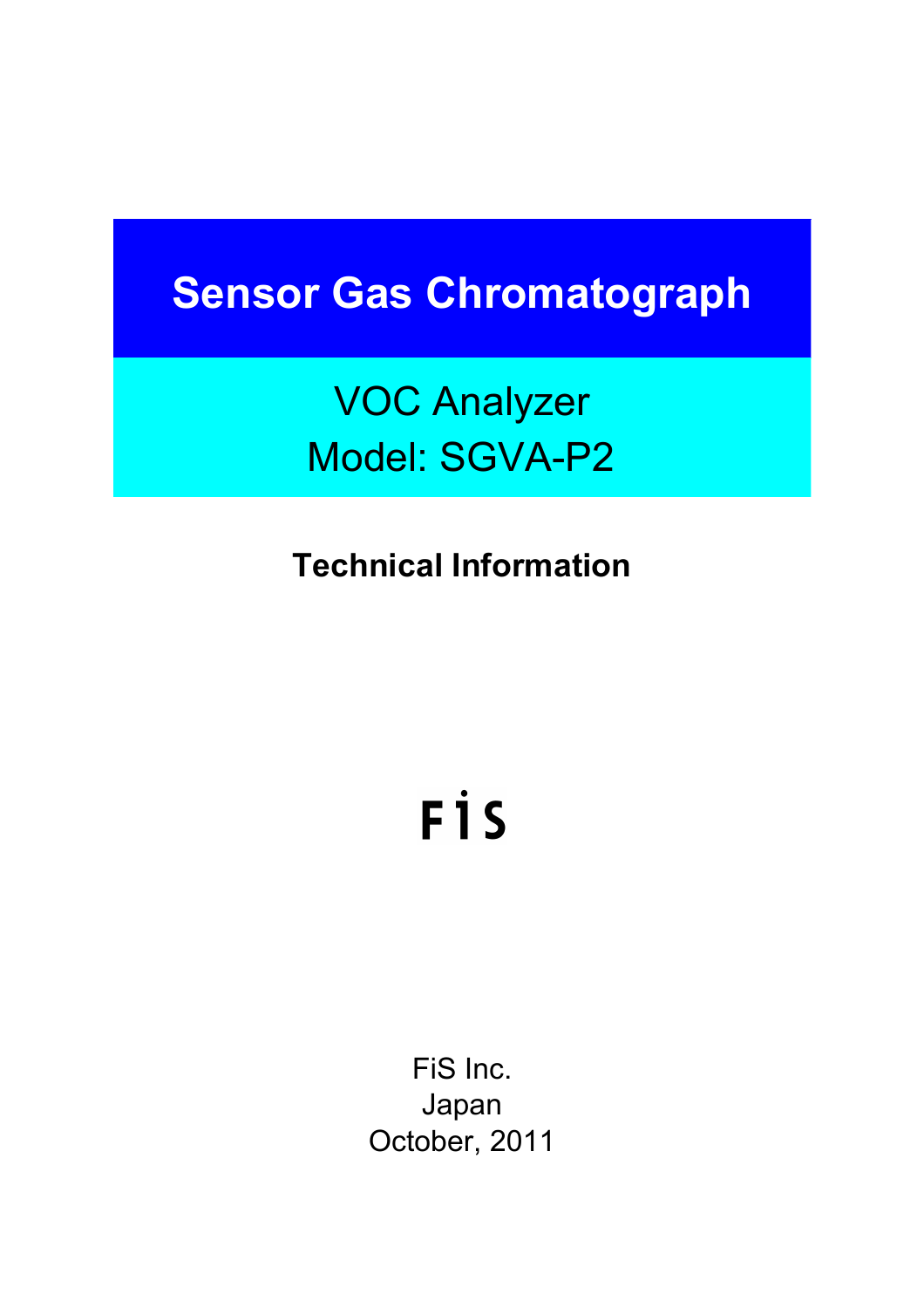| 1) Measurement principle<br>2) Features<br>3) Quantitative measuremen<br>4) Data analysis                                                                                     | Page 3 |
|-------------------------------------------------------------------------------------------------------------------------------------------------------------------------------|--------|
| 2. Basic performance<br>1) Accuracy<br>2) Interference gases                                                                                                                  | Page 6 |
| 1) Initial stabilization time after power-on<br>2) Carrier gas amount<br>3) Ambient temperature<br>4) Ambient atmosphere<br>5) Measurement after a long time of non operation | Page 8 |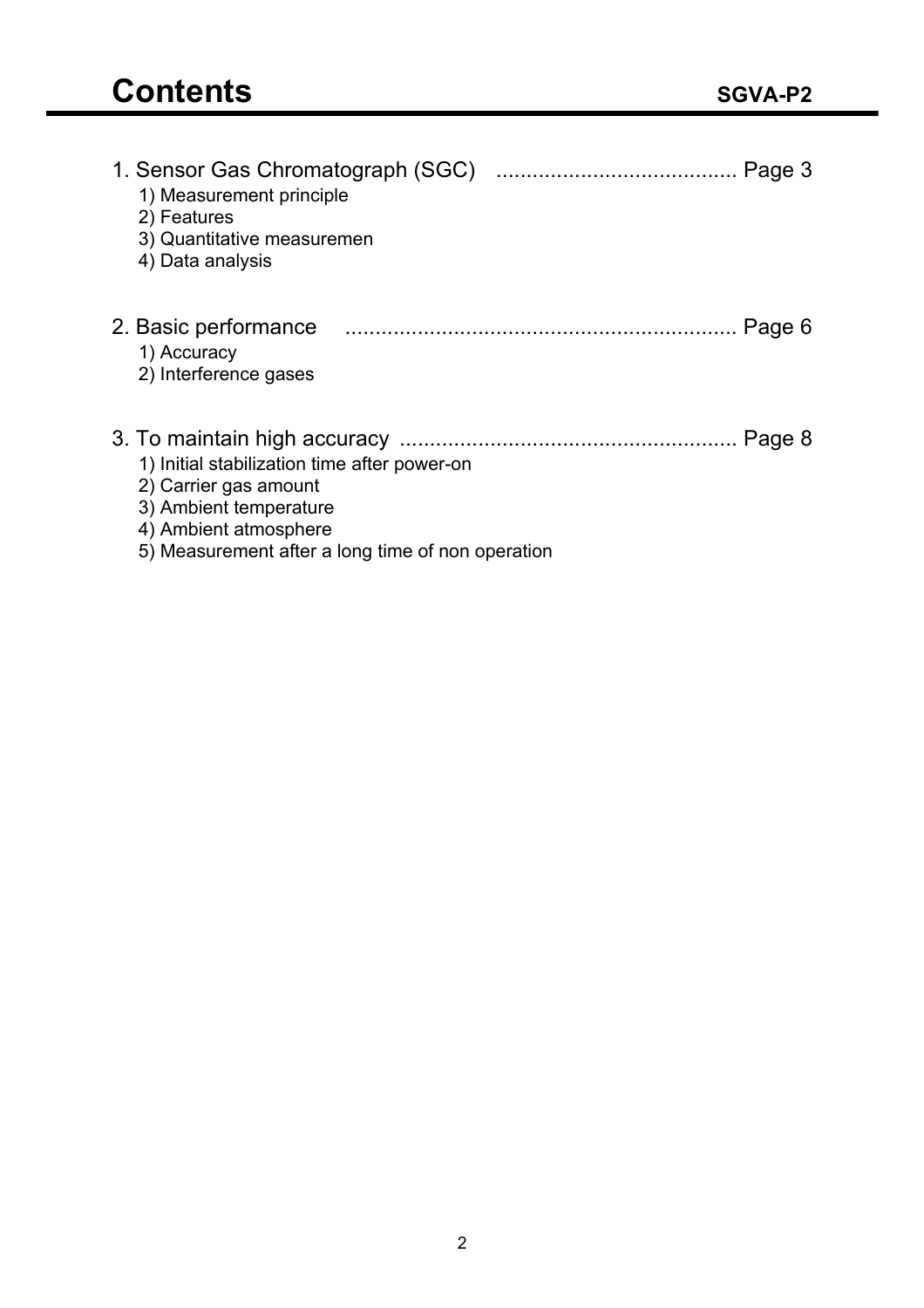# **1. Measurement principle**

SGVA-P2 is a gas chromatograph using a semiconductor gas sensor as a detector. Toluene, ethylbenzene, xylene, and styrene are separated from a gas mixture through chromatography, and measured with a semiconductor gas sensor showing high sensitivity to VOC.



**Fig. 1 Measurement principle**

# **2. Features**

- Toluene, ethylbenzene, xylene, and styrene can be measured from 5 to 1000ppb.
- Injecting the sampling gas with a syringe will automatically start the measurement and the measurement will be completed in 8 minutes.
- Automatic and continuous sample gas injector is optionally available.
- The following measurement is ready in one minute from the previous measurement completion.
- High purity cylinder air is used as carrier gas to measure small amounts of VOC in ambient air.
- Small, light and portable.



**Fig. 2 Block diagram**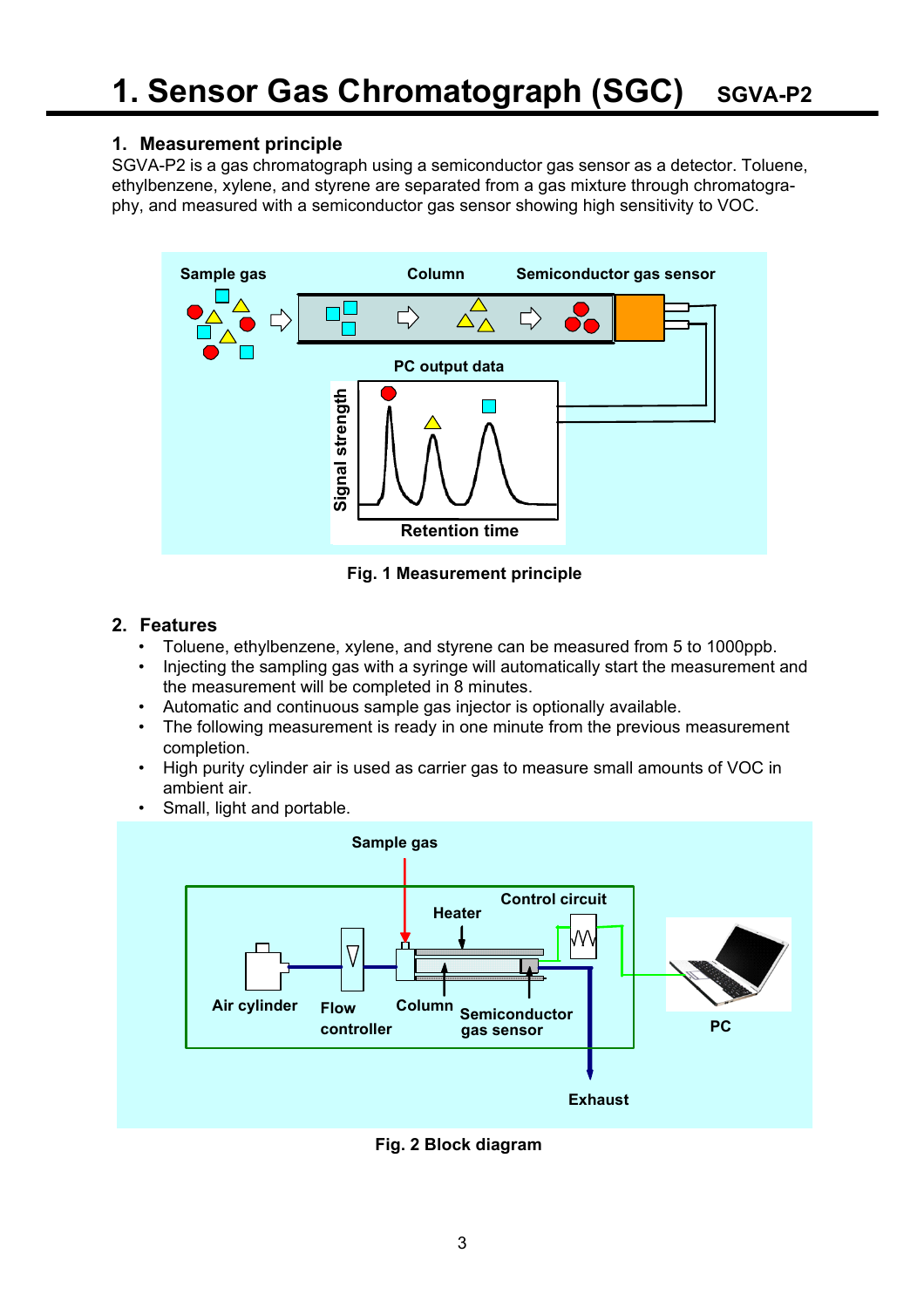# **3. Quantitative measurement**

Fig. 3 shows the SGC chromatogram of 5 to 1000 ppb of VOC.

Fig. 4 shows the relation between the peak height (signal strength) and concentration in Fig. 3.

The relation should be linear in log-log scale because of semiconductor characteristics. Other concentrations can be calculated based on this relation.





**Fig. 3 VOC chromatogram Fig. 4 Gas conc and signal strength**

# **4. Data analysis**

Measured data is analyzed with our original software "SGC Analyzing Software" which is supplied with the device.

- General gas chromatograph (GC) uses a peak area for quantitative measurement. But SGC uses the peak height. This method has almost no effect of interference gases of which retention time is near to the target gas. The measurement accuracy and reproducibility is the same as those of peak area calculation.
- The base line of the measured chromatogram is corrected to obtain the precise peak height. Small incline of the base line will not influence the measurement accuracy.
- Other gas peaks may appear before the target gas peak. Such peaks cannot be separated by the column used in the SGC. If the sample gas includes a large amount of such gases, their peak may override the target peak. In order to solve this, the interference gas pattern can be separated from the target gas pattern as shown in Fig. 5..



**Fig. 5 Chromatogram of gas mixture and separated gases**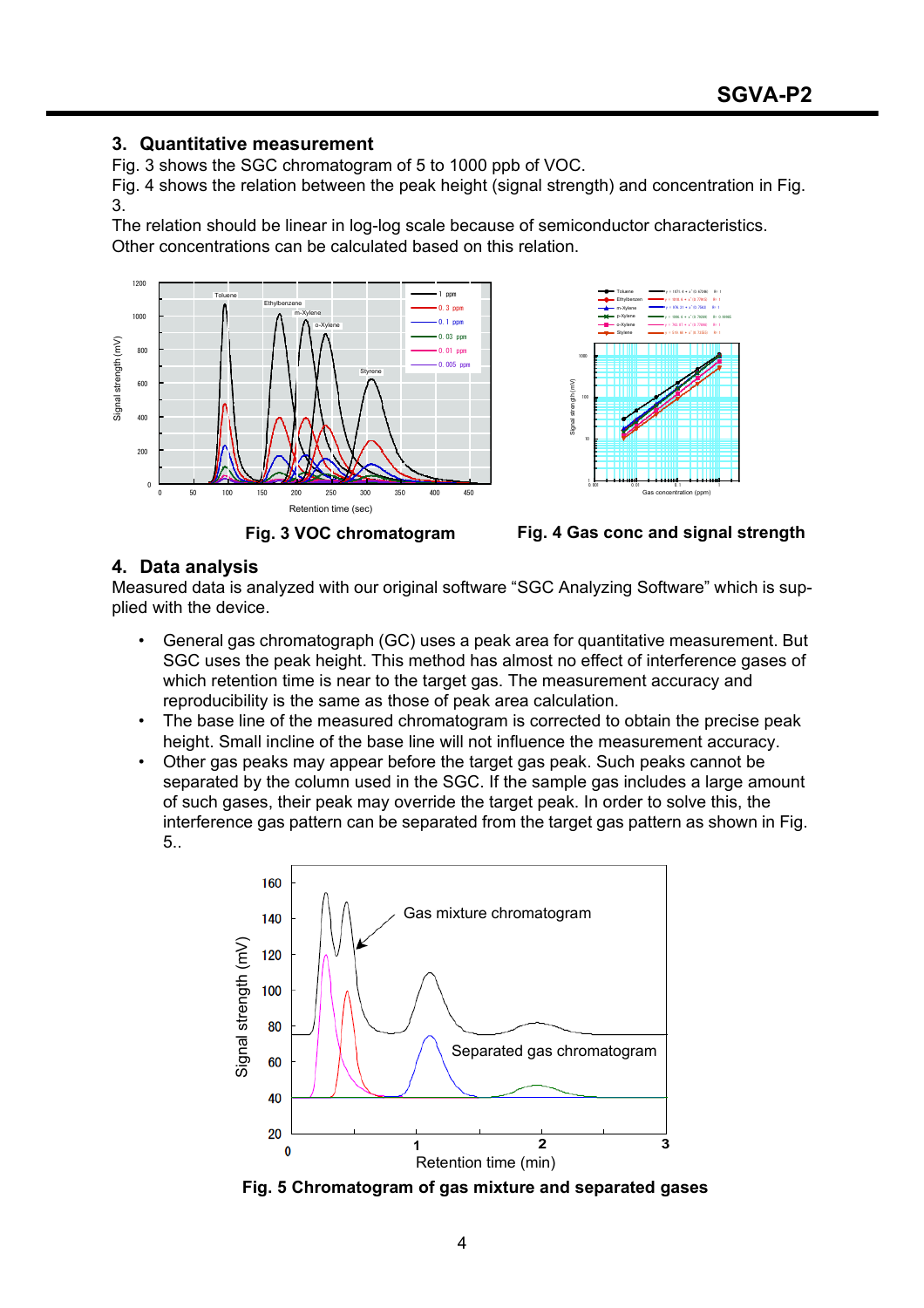# **Semiconductor gas sensor**

SGC uses an SB type semiconductor gas sensor which is developed by FIS. The semiconductor gas sensor uses metal oxides such as tin dioxide for gas sensing material. The electric resistance of this material is changed when the gas is adsorbed on its surface. The sensor makes use of this property for gas detection. The SB sensor has features suitable to the detector of gas chromatograph; small size, low power consumption, high sensitivity, and quick response. Especially, the SB sensitivity is much higher than the sensitivity of the detector used in general GC. This feature has realized highly sensitive GC with a small amount of sample gas.



# **Terms**

# **Gas chromatograph**

Gas chromatography is a technology to separate mixture gas into each component with a column and carrier gas. The instrument used to perform gas chromatography is called a gas chromatograph. The resulted chart is called a chromatogram.

# **Column**

A tubing filled with filler material having different adsorbing capability. The material and heating temperature (column temperature) are selected according to the target gas.

#### **Detector**

Device to detect the separated gases and change to an electric signal. SGC uses a semiconductor gas sensor as a detector.

#### **Carrier gas**

Gas always passing through a column and moving the sample gas. Usually, inert gas such as hydrogen, helium, and nitrogen is used. SGC uses air because the semiconductor gas sensor as a detector needs oxygen.

#### **Baseline**

A part of a line on the chromatogram showing only carrier gas without sampled gas.

#### **Peak, Peak height**

A mountain shape output wave on the chromatogram is called a peak. The distance between the top of the peak to the baseline is called peak height.

#### **Retention time**

Time required for the specified compound in the sampled gas to detect from the time of injection. Retention time determines the kind of detection gas.

# **Sensor output (Vs)**

Voltage to which electric conductivity change of highly sensitive semiconductor gas sensor is converted.

# **Signal strength**

Voltage equal to "Vs(0) - Vs" where Vs(0) is the Vs when the measurement starts.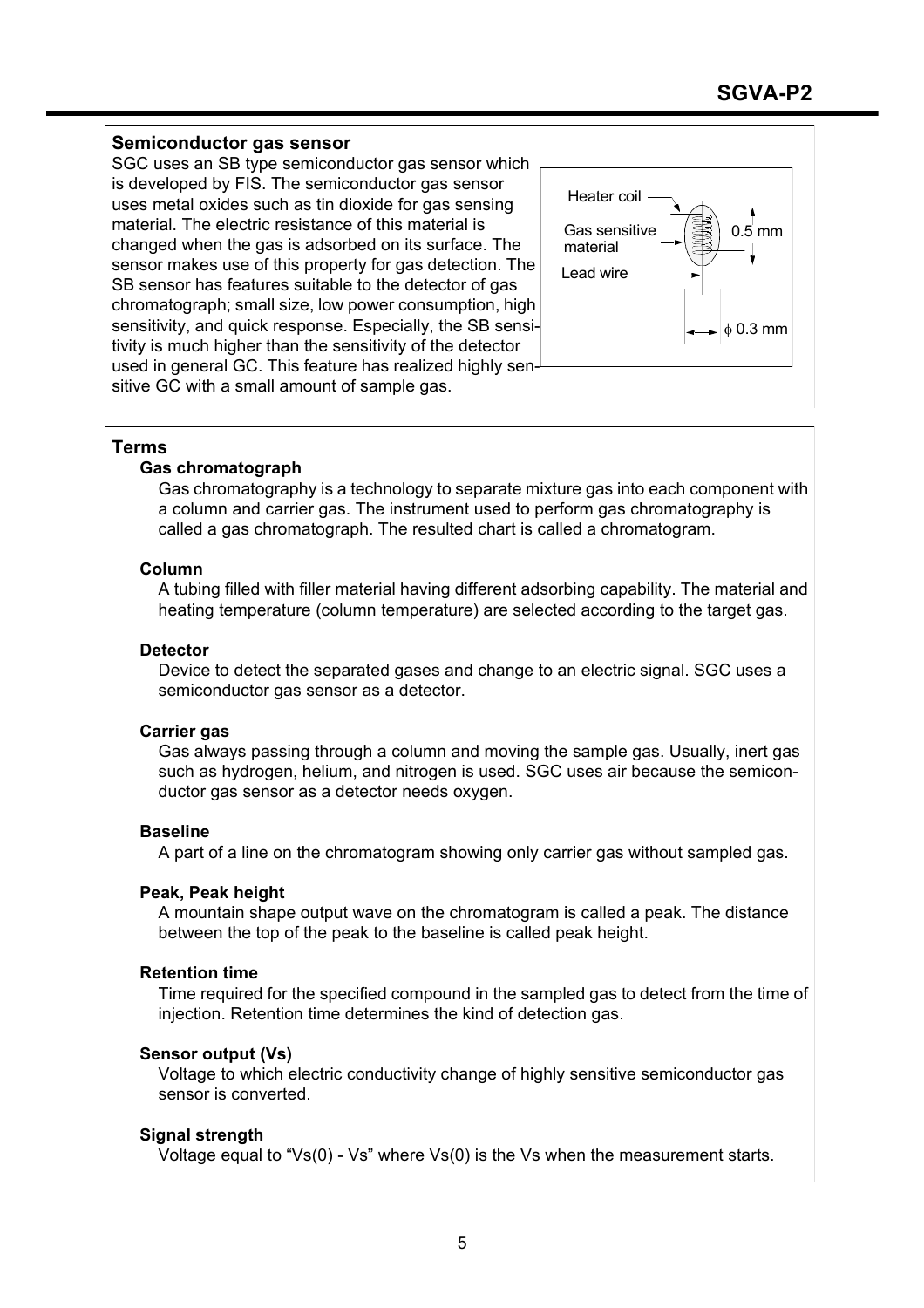

# **1. Accuracy**

Measured concentration accuracy immediately after the calibration is +/-15%. Fig. 6 shows the correlation between standard gas concentration and the measured result. The result is within +/- 15% and the correlation coefficient is more than 0.98, indicating high accuracy..



**Fig. 6 Gas conc and measured result**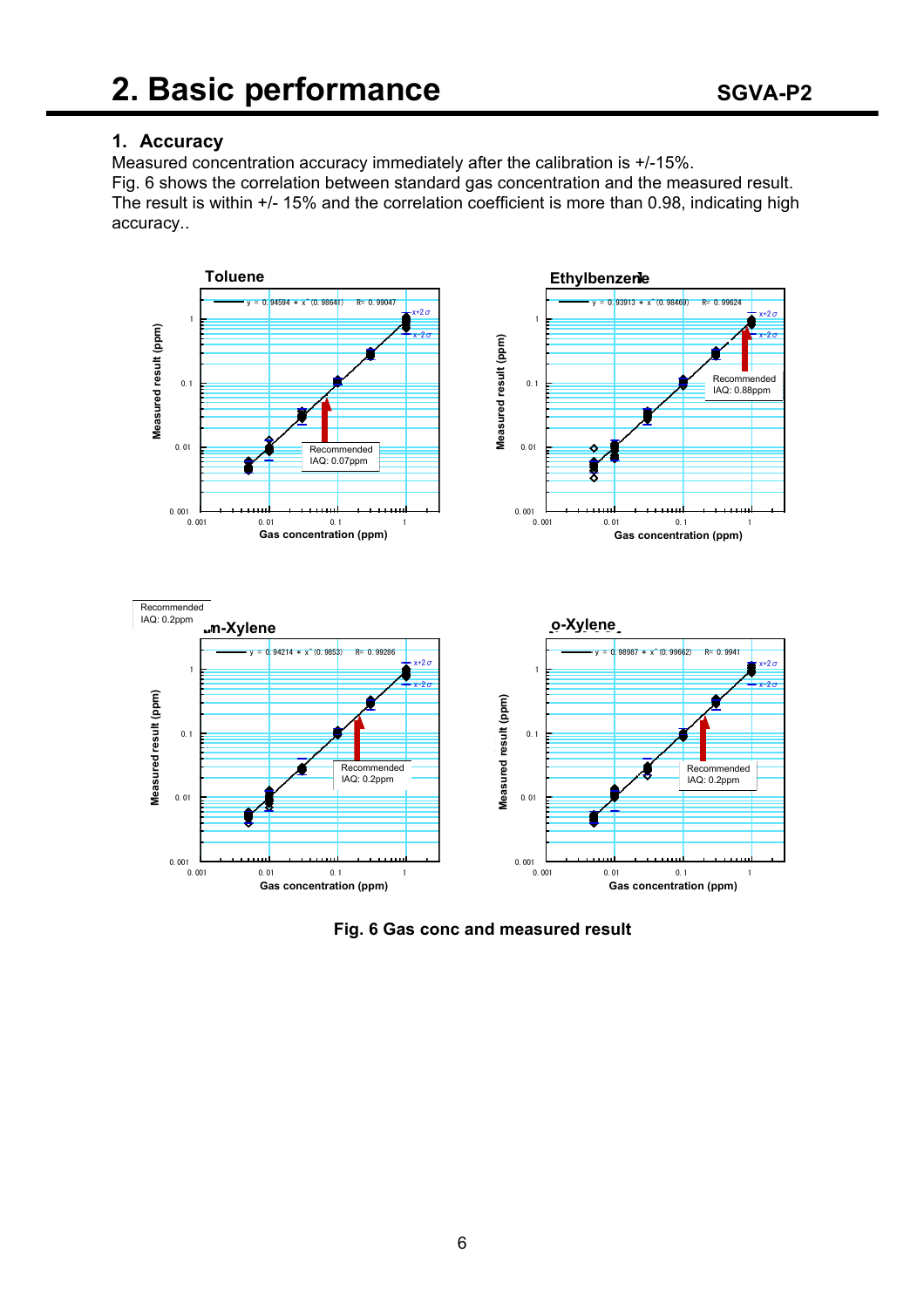# **2. Interference gases**

SGVA-P2 responds to some other gases than target gases.

Table 1 shows the retention time for various gases. Please use the retention time in the table just as a reference because they depend more or less on the individual device.

| Gas                   | <b>Molecular mass</b> | <b>Retention time (sec)</b> |
|-----------------------|-----------------------|-----------------------------|
| Hexane                | 86.18                 | 24                          |
| Acetone               | 58.08                 | 26                          |
| Ethanol               | 46.07                 | 26                          |
| Ethyl acetate         | 88.1                  | 32                          |
| Chloroform            | 119.38                | 35                          |
| n-Heptane             | 100.20                | 36                          |
| Benzene               | 78.11                 | 44                          |
| Trichloroethylene     | 131.39                | 49                          |
| 1, 2-Dichloroethane   | 98.96                 | 61                          |
| n-Octane              | 114.23                | 67                          |
| n-Butanol             | 74.12                 | 68                          |
| 1,1,1-Trichloroethane | 133.40                | 75                          |
| 4-Methyl-2-Pentanone  | 100.16                | 79                          |
| <b>Toluene</b>        | 92.14                 | 86                          |
| Tetrachloroethene     | 165.83                | 94                          |
| n-Butyl acetate       | 116.16                | 104                         |
| n-Nonane              | 128.26                | 137                         |
| Ethylbenzene          | 106.17                | 158                         |
| (1S)-(-)Alpha-pinene  | 136.23                | 182                         |
| p-Xylene              | 106.16                | 191                         |
| m-Xylene              | 106.16                | 191                         |
| o-Xylene              | 106.16                | 222                         |
| <b>Styrene</b>        | 104.15                | 292                         |
| n-Decane              | 142.28                | 299                         |
| n-Undecane            | 156.31                | 728                         |
| n-Dodecane            | 170.33                | more than 1020              |
| Carbon tetrachloride  | 153.82                | No peak                     |

**Table 1: Retention time for various gases**